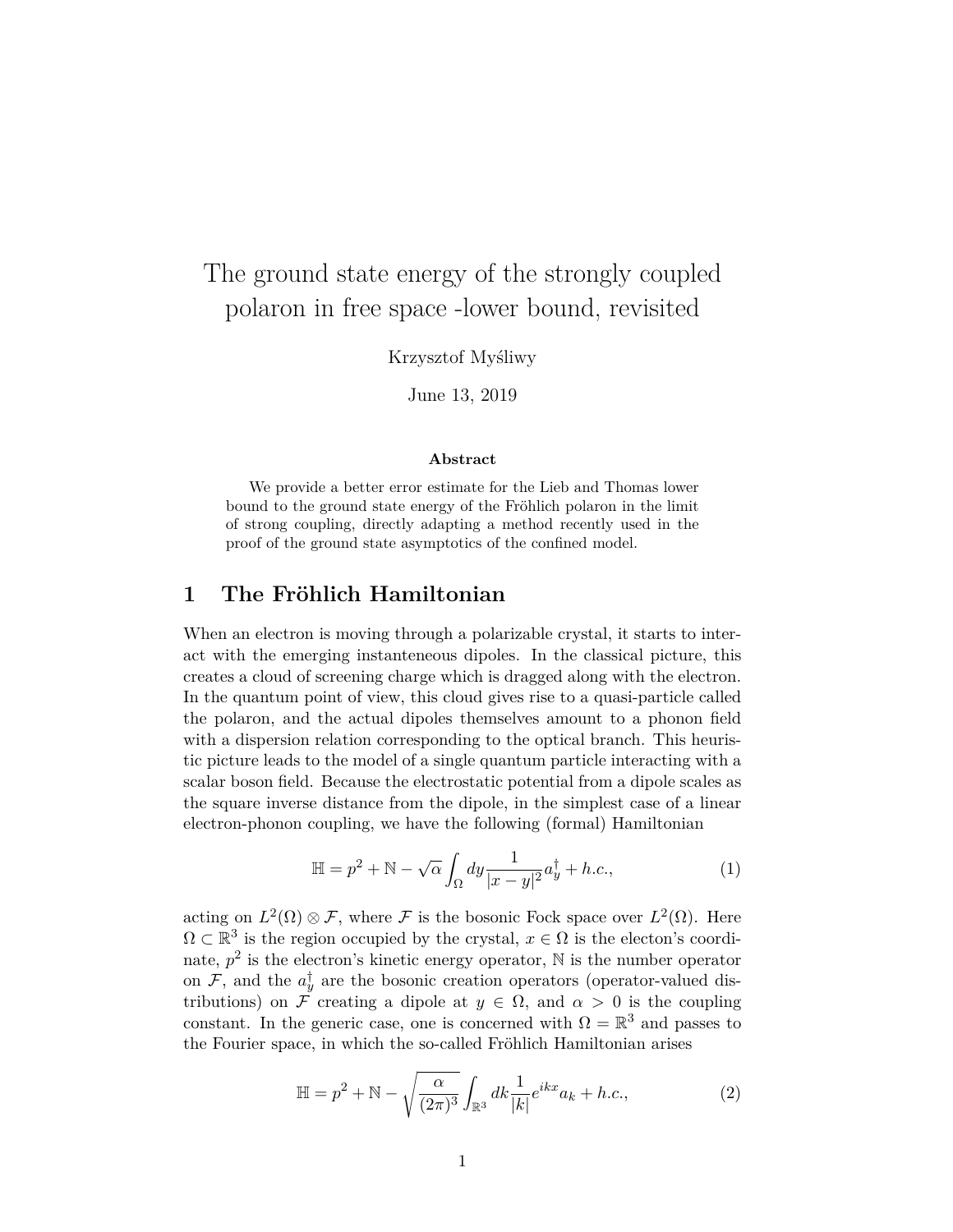with  $[a_k, a_k^{\dagger}]$  $\delta[k] = \delta(k - k')$ , and the *k*'s label the momentum modes of the phonon field.

In this work, we will be concerned with the question of the ground state energy of (2),  $E(\alpha)$ , in the case of the strong coupling limit, i.e.  $\alpha \gg$ 1. Despite the fact that (2) has been proposed almost a century ago, the question of the ground state energy asymptotics is still an object of intensive studies when it comes to proving rigorous statements. It has been first suggested in calculations by Pekar and Feynman and then proven by Donsker and Varadhan that  $\lim_{\alpha \to \infty} E(\alpha)/\alpha^2 = e_p$ , where  $e_p \approx -0.109$  is the *Pekar constant*. Then, in 1997 Lieb and Thomas have given a very nice proof of a lower bound to the ground state energy in this form, which came along with the first known error estimate, which scales as  $\alpha^{9/5}$ . This estimate is far away from the conjectured behaviour of the first order correction to the ground state energy, which should reflect the effects of quantum fluctuations of the phonon field on the energy and is believed to be smaller than the leading term by a factor of  $\alpha^{-2}$ . This has recently been proven rigorously by Frank and Seiringer for the case of the confined model, that is, for the case  $\Omega$ being an open, bounded subset of  $\mathbb{R}^3$  with a sufficiently regular boundary, and under some natural assumptions on the *Pekar functional*, an object which naturally appears in the discussion. These assumptions have been recently verified for the case of  $\Omega$  being a ball in  $\mathbb{R}^3$  by Feliciangeli and Seiringer.

The proof of the conjecture about the next order term in the functional form of the ground state energy in the case of  $\Omega = \mathbb{R}^3$  remains an open problem, however. While in our work are still far away from providing that proof, we at least slightly improve the error bound of Lieb and Thomas, using some techniques that were developed by Frank and Seiringer for the confined case, but which can be (in contrast, however, to some of their results which do rely on the boundedness of  $\Omega$ ) easily adapted to  $\Omega = \mathbb{R}^3$ .

#### **1.1 Notation and units**

We mentioned that the problem is physically linked to *quantum fluctuations of the phonon field* because the Pekar calculation, and also the Lieb and Thomas proof relies on a *c*-number substitution in place of the noncommuting creation and annihilation operators. The subleading term should hence reflect the effect of the  $a, a^{\dagger}$  being actually non-commuting objects. This fact of itself motivates our choice of units, in which the  $\alpha$  is incorporated into the length scale of the problem, and effectively into the creation and annihilation operators. These operators, for  $f, g \in L^2$ , commute to

$$
[a_f, a_g^\dagger] = \frac{(f, g)}{\alpha^2},\tag{3}
$$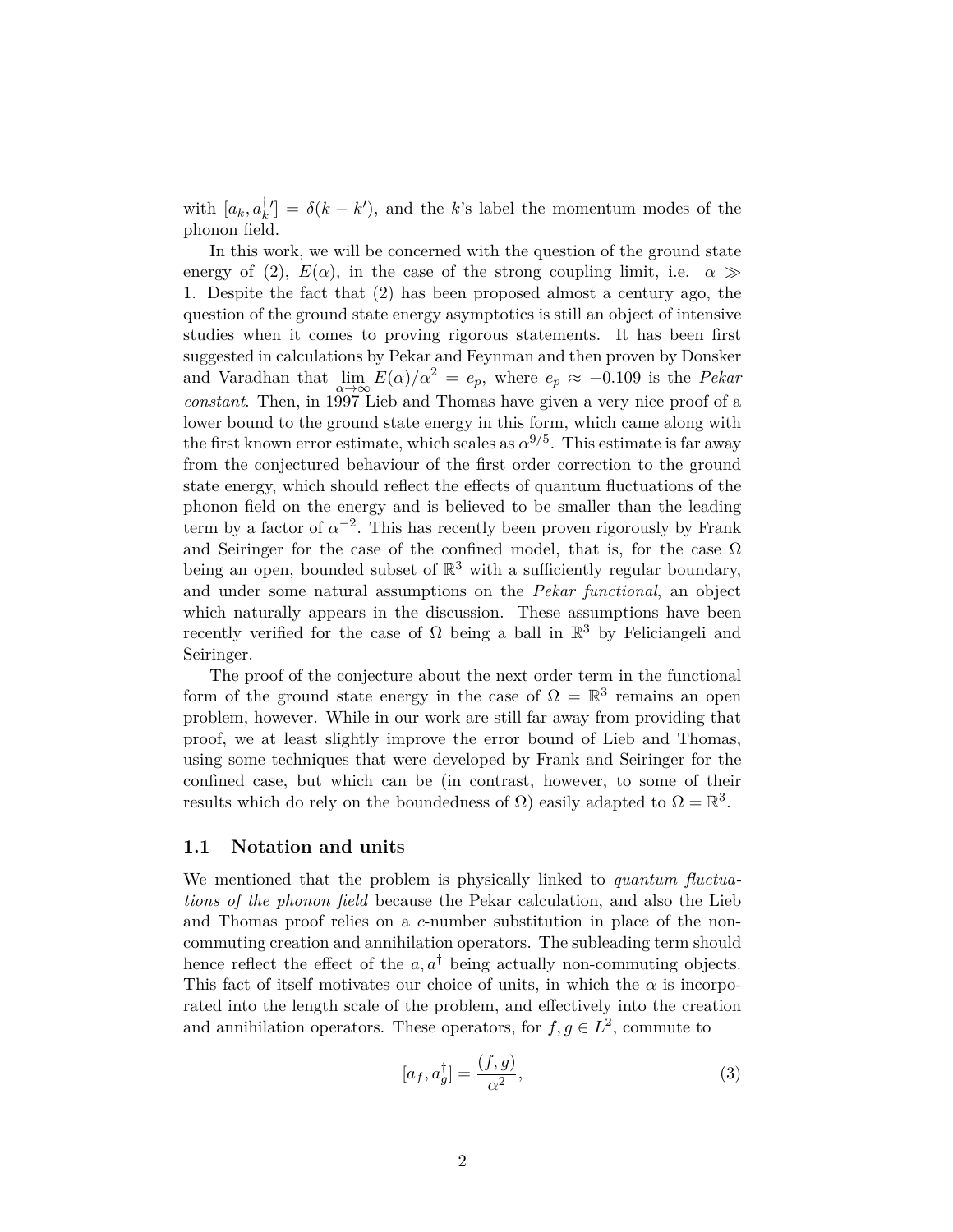explicitly displaying the relation between the semi-classical and strong coupling limits. The Hamiltonian is therefore unitarily equivalent to  $\alpha^2 \mathbb{H}$  with

$$
\mathbb{H} = p^2 + \mathbb{N} - (2\pi)^{-3/2} \int_{\mathbb{R}^3} dk \frac{1}{|k|} e^{ikx} a_k + h.c;
$$
 (4)

with  $p^2 = -\Delta_{\mathbb{R}^3}$  being the Laplace operator acting on the electronic coordinates. For some orthonormal basis of  $L^2(\mathbb{R}^3)$ ,  $\mathbb{N} = \int_{\mathbb{R}^3} a_k^{\dagger}$  $\sum_i a_i dk = \sum_i a^{\dagger}(\phi_i) a(\phi_i)$ with spectrum  $\{\frac{i}{\alpha^2}\}_{i=0}^{\infty}$ . It is understood that in general *k* stands for the phonon momentum variable and *x* for the electron's position. We denote the characteristic function of a subset  $A \subset \mathbb{R}^3$  by  $\chi_A$ . For  $h(k)$ being an  $L^2$ -function of the phonon variables, we denote  $h_x = h(k)e^{ikx}$ and  $a(f_x) = (2\pi)^{-\frac{3}{2}} \int dk f(k)e^{ikx}a_k$  and similarly for  $a^{\dagger}(f_x)$ . Even though  $v := |k|^{-1}$  and  $w_x := v_x \chi_{|k| \geq K}$  for any  $K > 0$  are not in  $L^2$ , we will continue to use this notation for the corresponding operators which appear in the definition of  $\mathbb{H}$ . Actually, the fact that  $v_x \notin L^2(\mathbb{R}^3)$  causes concern about the domain of H, in particular whether it is densely defined ot not. This question was tackled by Griesemer and Wünsch in 2016, and some ideas used in this work were first developed there. Finally, we use the now standard notation that  $a \lesssim b$  means that  $a \leq Cb$  for some constant  $C > 0$  independent on the parameters on which *b* or *a* possibly depend. Having established the notation and conventions, we are now free to pass to the section containing the main ideas and results.

## **2 Auxiliary considerations, main result and proof strategy**

For  $K > 0$ , write the Hamiltonian as

$$
\mathbb{H} = p^2 + \mathbb{N}_+ + \mathbb{N}_+ - V_+ - V_- \tag{5}
$$

with  $\mathbb{N}_- = \int_{|k| < K} a_k^{\dagger}$  $\int_{k}^{t} a_{k} dk$ ,  $\mathbb{N}_{+} = \mathbb{N} - \mathbb{N}_{-}$ ,  $V_{+} = a(w_{x}) + a^{\dagger}(w_{x})$  and  $V_{-} =$  $a(v_x - w_x) + h.c.$ . Denote then  $\mathbb{H}_K := p^2 + N - V_-.$  Since we are interested in the lower bound, we can drop the  $\mathbb{N}_+$  due to its positivity. The paper of Lieb and Thomas (in fact, only sections II-IV) can be applied to provide an estimate on  $\mathbb{H}_K$ , which we will state in the form of a theorem.

**Theorem 2.1.** For any  $E > 0, P > 0$  and  $K > 0$  and  $\delta > 0$  sufficiently *small, we have*

$$
\inf \operatorname{spec}\mathbb{H}_K - e_p \geq c_1 \delta - E + c_2 \frac{P^2 K}{\delta E} + c_3 \frac{K^3}{\alpha^2 P^3}
$$
(6)

*where the*  $c_i$ *'s* are negative constants independent of  $\alpha$ .

The method used in the proof consists of the following steps: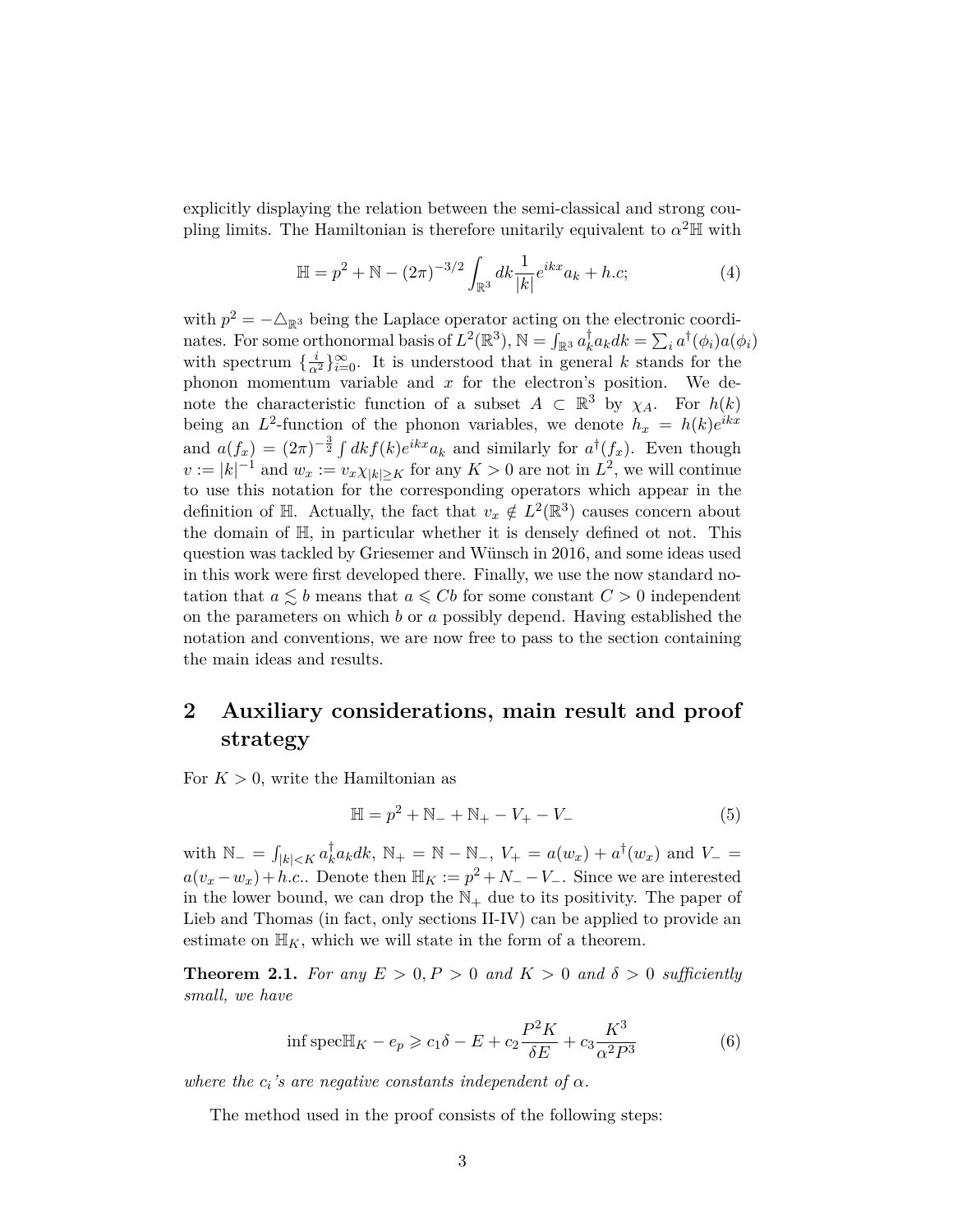- 1. First, one localizes the electron in a cube of side length  $\sim E^{-1/2}$ . By the IMS localization formula, this gives rise to an error of order *E*, as given above.
- 2. The phonon modes are already localized into a ball of radius *K*, which is later divided into cubes of side length *P*, called *blocks*, and labelled by  $B_i$ . Within each block, one chooses some arbitrary point  $k_B$ . Using  $|e^{ikx} - e^{ik_Bx}| \leq (k - k_B)x \leq PE^{-1/2}$  and the obvious positivity of (  $\sqrt{\delta}a_k^{\dagger} - \delta^{-1/2}|k|^{-1}(e^{ikx} - e^{ik_Bx}))(hc)$  for any  $\delta$ , one replaces  $\mathbb{H}_K$  with  $H'_{K} = p^{2} + \sum_{i} \int_{B_{i}} dk (1 - \delta) a_{k}^{\dagger}$  $\frac{1}{k}a_k + \frac{a_ke^{ik_Bx}}{|k|} + hc.$ ) at the energy penalty  $\sim \frac{P^2 K}{\delta E}$ .
- 3. One introduces  $A_{B_i} = \int_{B_i} dk a_k |k|^{-1} / \sqrt{\int_{B_i} dk |k|^{-1}}$  with  $A_I^{\dagger}$  $\sum_{B_i}^{\dagger} A_{B_i} \leqslant$  $\int_{B_i} a_k^{\dagger}$  $\int_{k}^{T} a_{k} dk$ . Then by replacing  $a_{k}$  with  $A_{B}$  in the Hamiltonian, one can apply a coherent-state Ansatz and choose *k<sup>B</sup>* optimally in each block. This directly leads to the Pekar functional (with coefficients altered by  $\sim \delta$ , whose minimization leads to  $e_p$ , as desired. The  $-\frac{K^3}{\alpha^2 P^3}$  term stems from the application of the coherent state ansatz, which replaces  $A_B^{\dagger}A_B$  with  $|A|^2 - 1/\alpha^2$ , where *A* is the corresponding *c*−number substitute, and the  $\alpha^{-2}$  term is rooted in the commutator. This  $-\alpha^{-2}$  term appears one per block, and the total number of blocks is of order  $K^3/P^3$ . In this way, we arrive at the statement of the Theorem.

We are therefore left with the interaction term  $V_{+}$ , which describes the interaction of the electron with high-momentum modes of the phonon field. Giving an estimate to this part of the energy is essential both from the physical and mathematical perspective. In fact, it is the  $V_{+}$  which contains the part of  $v_x$  not in  $L^2$ , raising problems concerning the domain of  $\mathbb{H}$ . On the other hand, physically, one expects that the electron has to be localized on the lengthscale of the wavelength of the phonon mode to effectively interact with it. This localization increases the kinetic energy, which, by the uncertainty principle, becomes larger with the localization accuracy. It is therefore expected that the high momentum modes contribute only negligibly to the ground state energy.

Assuming that the effect of the interaction with high-momentum phonon modes decays according to a power-law decay in the cut-off parameter *K*, we have now the simple

**Theorem 2.2.** *Assume that* inf spec $\mathbb{H} \geqslant \inf \text{spec} \mathbb{H}_K - \frac{c}{K^{\beta}}$  *holds for some β >* 0 *and c >* 0*. Then*

$$
\inf \operatorname{spec} \mathbb{H} - e_p \gtrsim -\alpha^{\epsilon} \tag{7}
$$

 $with \epsilon = \frac{-4\beta}{11\beta+9}$  *and*  $\alpha$  *sufficiently large.*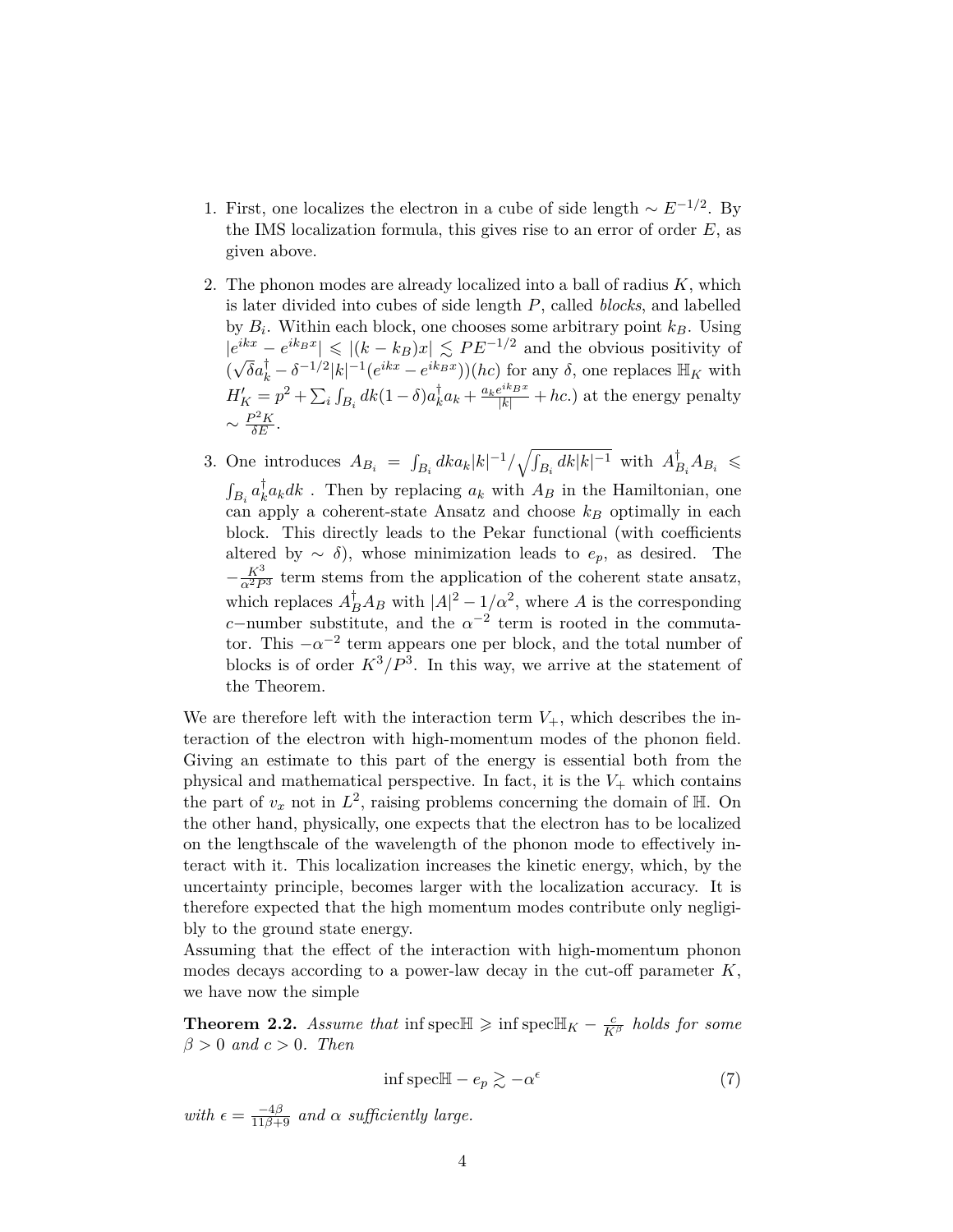*Proof.* The proof is elementary. Invoking Theorem 2.1, we get for any *E >*  $0, P > 0, K > 0$  and  $\delta > 0$  sufficiently small,

$$
\inf \operatorname{spec}\mathbb{H} - e_p \geqslant c_1 \delta - E + c_2 \frac{P^2 K}{\delta E} + c_3 \frac{K^3}{\alpha^2 P^3} - cK^{-\beta}.\tag{8}
$$

Now, we optimize over  $E, P, K$  and  $\delta$ , assuming that  $K \sim \alpha^{\kappa}, P \sim \alpha^p, E \sim$  $\alpha^{\epsilon}$  and  $\delta \sim \alpha^{d}$ . Since the function in question behaves like  $-y^{a} - y^{-b}$  for  $y \in \{E, \delta, K, P\}$  for the relevant exponents  $a > 0, b > 0$ , at the optimum we have that  $y^{a-1} \sim y^{-b-1}$ . We conclude that at the optimum, every term is of the same order. After imposing this condition, we get a set of linear equations on the exponents

$$
-\beta \kappa = -2 - 3\kappa - 3p = d = \kappa + 2p - d - \epsilon = \epsilon.
$$

It yields  $\epsilon = \frac{-4\beta}{11\beta + 9}$ , and, consistently, that  $\delta \ll 1$  and  $K \gg 1$  if  $\alpha \gg 1$ .  $\Box$ 

**Remark 1.** The original method of Lieb and Thomas, based on the Lieb-Yamazaki estimate, leads to  $\beta = 1$ , which gives  $\epsilon = -1/5$ . We will improve the ultraviolet regularization scaling law to  $\beta = 5/2$ , yielding  $\epsilon = -20/73$ , which is slightly better, although still by a factor  $\alpha^{126/73}$  larger than expected.

**Remark 2.** In the limit where  $\beta$  becomes arbitrarily large, the best estimate we can get is −4*/*11, effectively squaring the Lieb and Thomas correction but still being off the mark by  $\alpha^{18/11}$ . This is the best one can do by using a power-like estimate on the interaction with high-momentum modes and combining it with the Lieb and Thomas method. To attack the ground state energy asymptotics in full space, we need additional ideas.

**Remark 3.** In the case of the confined model, the IMS localization error disappears as the electron is localized in a fixed volume  $\Omega$  from the very beginning. Then repeating the remaining steps, we have

$$
\inf \operatorname{spec} \mathbb{H} - e_p \geqslant c_1 \delta + c_2 |\Omega|^{2/3} \frac{P^2 K}{\delta} + c_3 \frac{K^3}{\alpha^2 P^3} - cK^{-\beta}.
$$
 (9)

Performing the optimizing procedure now, we get that the error term scales as  $\alpha^{\epsilon_{\Omega}}$  with  $\epsilon_{\Omega} = \frac{-4\beta}{8\beta + 9}$ . This gives asymptotically an error of order  $\alpha^{-1/2}$ ; the original LT ultraviolet regularization leads to  $\alpha^{-4/17}$  whereas  $\beta = 5/2$ yields  $\alpha^{-20/58}$ . Confining the electron makes the LT result closer to the expectations, but is still not sufficient.

As announced, we shall improve the (unconfined) error bound by proving that one can take  $\beta$  larger than unity. The essential technical result is hence the following.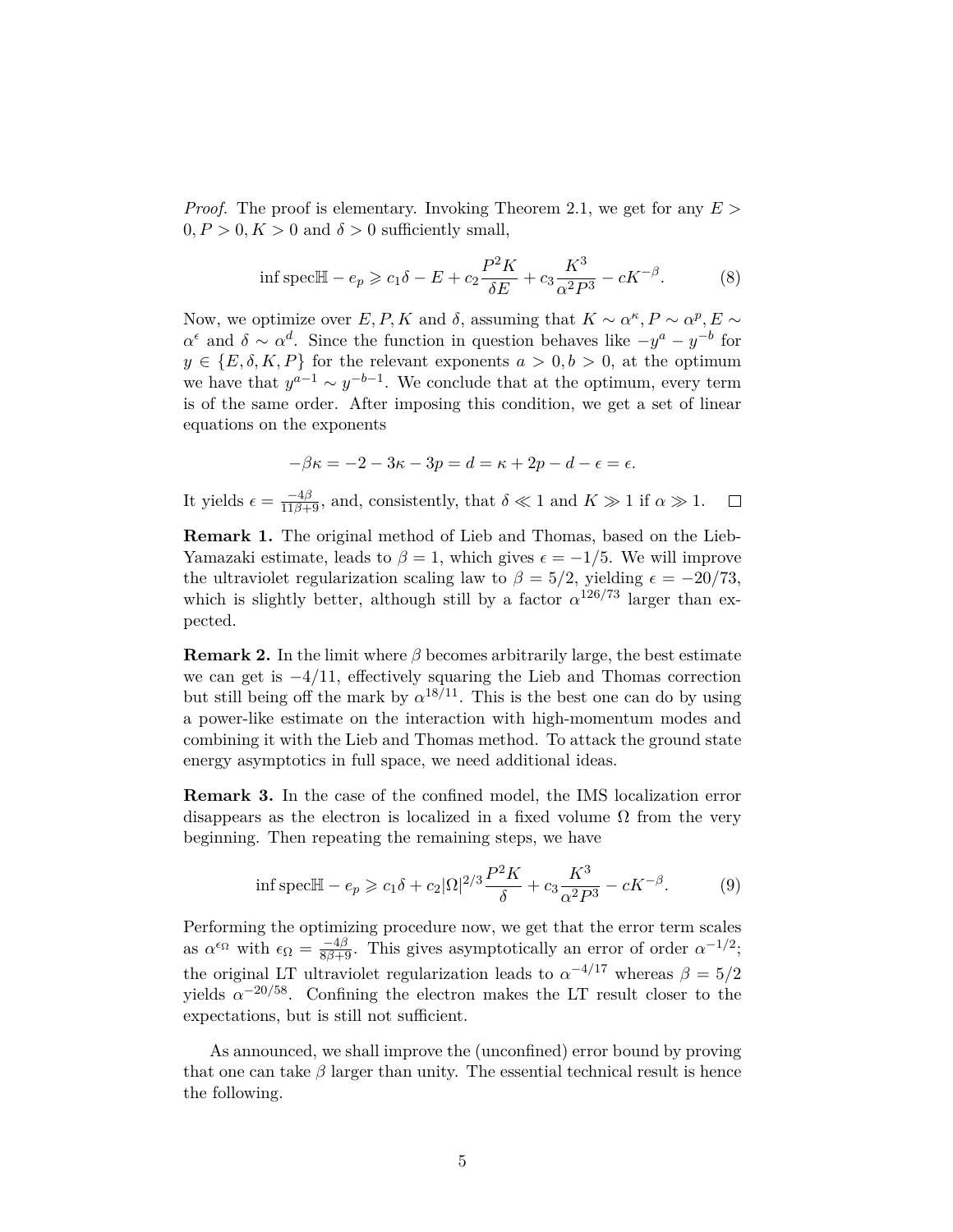**Theorem 2.3.** *For any*  $K > 0$  *and*  $\alpha \gg 1$ *, we have* 

 $\inf \text{spec}\mathbb{H}$  ≥  $\inf \text{spec}\mathbb{H}_K - \text{const.}(K^{-5/2} + \alpha^{-1}K^{-3/2} + \alpha^{-2}K^{-1})$ )*.* (10)

Taking now  $K \sim \alpha^{\kappa}$  with  $0 < \kappa < 1$ , which is consistent with the statement and proof of Theorem 2.2, we see that the leading term is  $K^{-5/2}$ . Therefore, given the above considerations, it directly leads to the main result:

**Corollary 2.4.** *For the Fröhlich Hamiltonian in free space, we have the following lower bound for the ground state energy asymptotics*

$$
\inf \text{spec} \mathbb{H} \geqslant e_p - const. \alpha^{-20/73} \tag{11}
$$

*for*  $\alpha \gg 1$ *.* 

#### **2.1 Overview of the proof**

As we see, the main point is to provide a power-like ultraviolet regularization estimate. Recall that the ultraviolet cutoff problem in the original proof of Lieb and Thomas was handled using the identity

$$
-V_{+} = \sum_{j} \left[ p_j, a \left( \frac{k_j}{|k|^2} w_x \right) - h.c. \right]. \tag{12}
$$

Using this, one readily applies the Cauchy-Schwarz inequality to get the bound

$$
-V_{+} \gtrsim -\frac{\tilde{c}_{1}}{K}p^{2} - \mathbb{N}_{+} - \frac{3}{2\alpha^{2}}
$$
 (13)

for  $\tilde{c}_1 > 0$ . The cutoff thus gives rise to an error of order  $K^{-1}$ , which effectively sets the scale of the entire error estimate. The method of Frank and Seiringer, which essentially amounts to replacing  $\frac{1}{k}v_x \to \frac{1}{k^3}v_x$  and differentiating it *three times*, enables one to replace the above bound by

$$
-V_{+} \gtrsim -\left(p^2 + \mathbb{N} + 1\right)^2 K^{-5/2};\tag{14}
$$

which goes along with a better error in the cutoff parameter  $\sim K^{-5/2}$ , but one is faced with the appeareance of the square of the non-interacting Hamiltonian. This can be handled, however, by an appropriate unitary transformation. It effectively replaces (14) with

$$
V_{+} \gtrsim -(\mathbb{H}^{2} + C^{2})K^{-5/2}
$$
 (15)

for some  $C > 0$ , which can be chosen to be independent of  $\alpha$ . Now, if  $\Psi$  is a state in the domain of  $\mathbb H$  such that  $(\Psi, \mathbb H \Psi)$  is sufficiently close to inf specH,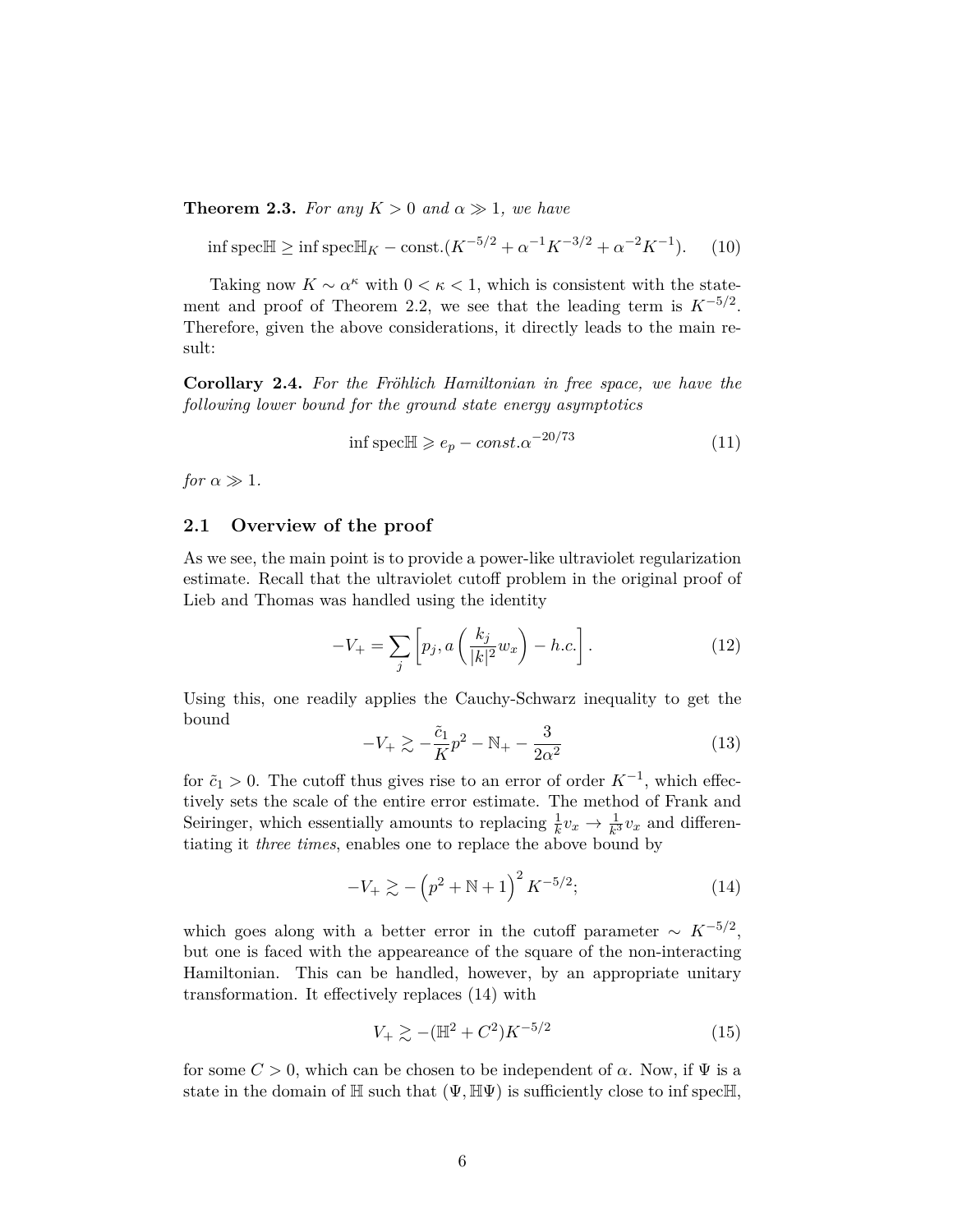then  $(\Psi, \mathbb{H}^2 \Psi)$  can be chosen to be of order  $e_p^2$ , independently of  $\alpha$ . This observation immediately leads to

$$
\inf \text{spec} \mathbb{H} \geqslant \inf \text{spec} \mathbb{H}_K - \text{const.} K^{-5/2},\tag{16}
$$

and the way towards the final estimate is now cleared: we can apply the remaining steps of the Lieb and Thomas proof to  $\mathbb{H}_K$ , now equipped with a better error estimate for the UV cut-off, which scales as  $K^{-5/2}$  and not as  $K^{-1}$  as before.

The remaining sections are devoted to the proof of Theorem 2.3. We directly adapt the results of Frank and Seiringer, which were originally obtained for the confined model, to the case of  $\Omega = \mathbb{R}^3$ . This actually requires only minor modifications, which in many cases amount merely to notational adjustments. In fact, most of the material is actually easier to handle in the unconfined case. However, we work it out here in detail to make the presentation self-contained. The section is split into two parts: first, we demonstrate the triple commutator method and a subsequent proof of (14). Secondly, we apply the Gross transformation to the original Hamiltonian, estimate the additional terms which arise, and finally prove (15). As already pointed out, this immediately yields the main result, Corollary 2.1, thus establishing a new error estimate on the subleading term in the lower bound to the ground state energy of the strongly-coupled polaron in free space.

### **3 The ultraviolet cutoff**

#### **3.1 The triple Lieb - Yamazaki bound**

As announced, this section gives rise to the following

**Proposition 3.1.** *For any*  $K > 0$  *and*  $\alpha$  *large enough, we have* 

$$
-V_{+} \gtrsim -\left(p^2 + \mathbb{N} + 1\right)^2 \left(K^{-5/2} + \alpha^{-1} K^{-3/2}\right). \tag{17}
$$

*Proof.* Clearly, with  $p = -i\nabla_x$ ,

$$
V_{+} = \sum_{rst} \left[ p_r, \left[ p_s, \left[ p_t, a^{\dagger} \left( \frac{k_s k_r k_t}{|k|^6} w_x \right) - a \left( \frac{k_s k_r k_t}{|k|^6} w_x \right) \right] \right] \right]. \tag{18}
$$

It is convenient to rewrite the above commutator as a multi(anti)linear expression in the p's and  $B_{rst} \equiv a^{\dagger} \left( \frac{k_s k_r k_t}{|k|^6} w_x \right) - a \left( \frac{k_s k_r k_t}{|k|^6} w_x \right)$ , which makes it ready for a direct application of the Cauchy-Schwarz inequality in the form

$$
AC + C^{\dagger} A^{\dagger} \leqslant \epsilon A A^{\dagger} + \frac{1}{\epsilon} C^{\dagger} C \tag{19}
$$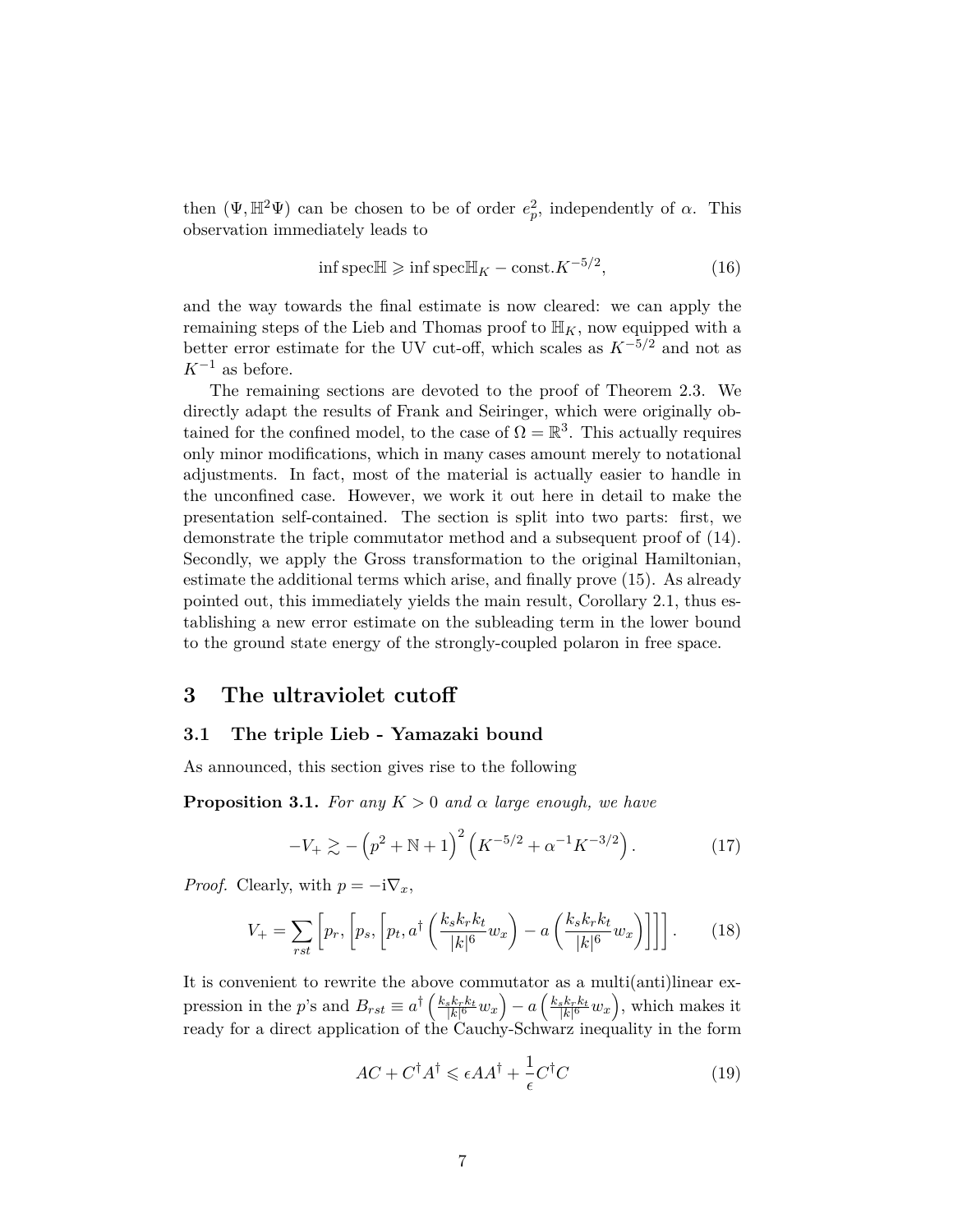for any A, C and arbitrary  $\epsilon > 0$ . We get

$$
V_{+} = \sum_{rst} (p_{r} p_{s} [p_{t}, B_{rst}] + [p_{t}, B_{rst}] p_{r} p_{s}) - 2 (p_{r} p_{s} B_{rst} p_{t} + p_{t} B_{rst}^{\dagger} p_{r} p_{s}).
$$
\n(20)

The second term is obtained by renaming the indices, which is possible by the invariance of  $B_{rst}$  under this operation. This term is bounded by

$$
-\left(p_r p_s B_{rst} p_t + p_t B_{rst}^\dagger p_r p_s\right) \leqslant \epsilon p_r^2 p_s^2 + \frac{1}{\epsilon} p_t B_{rst}^\dagger B_{rst} p_t \tag{21}
$$

for any  $\epsilon > 0$ . On the other hand, for any  $\Psi \in \mathcal{F}$ ,  $f \in L^2$  and  $B =$  $a^{\dagger}(f) - a(f)$ ,

$$
(\Psi, B^{\dagger} B \Psi) = ||B\Psi||^2 \leq 2(||a(f)\Psi||^2 + ||a^{\dagger}(f)\Psi||^2)
$$
  

$$
\leq 4(\Psi, a^{\dagger}(f)a(f)\Psi) + 2(\Psi, [a(f), a^{\dagger}(f)]\Psi) \leq ||f||_2^2(\Psi, 4\mathbb{N} + \frac{2}{\alpha^2}, \Psi).
$$

Using this, we obtain

$$
B_{rst}^{\dagger} B_{rst} \lesssim K^{-5} (4\mathbb{N} + \frac{2}{\alpha^2}). \tag{22}
$$

In exactly the same way one can handle the first term; by defining  $\sum_{t} [p_t, B_{rst}] \equiv$  $C_{rs}$  we get for any  $\mu > 0$  that this term is bounded by  $\mu p_s^2 p_r^2 + \frac{1}{\mu}$  $\frac{1}{\mu}C_{rs}^2$ , and

$$
C_{rs}^2 \leq 4a^\dagger \left(\frac{k_r k_s}{|k|^4} w_x\right) a \left(\frac{k_r k_s}{|k|^4} w_x\right) + \frac{2}{\alpha^2} ||\frac{k_r k_s}{|k|^4} w_x||^2. \tag{23}
$$

However, here the norm scales as *K*−3*/*<sup>2</sup> , which is not dangerous in the term stemming from the commutator, as it gets multiplied by  $\alpha^{-2}$ . The *bare* term has to be improved, however, if we wish to maintain the better  $K^{-5/2}$  decay rate. This can be done using the following lemma, which will be useful also afterwards.

**Lemma 3.2.** Let 
$$
f \in (L^2 \cap L^{\infty})(\mathbb{R}^3)
$$
. Then  $a^{\dagger}(f_x)a(f_x) \leq (3(2\pi)^{2/3}||f||_{\infty}^{4/3}||f||_2^{2/3})p^2\mathbb{N}$ .

*Proof.* It is enough to restrict ourselves to the one-particle sector of the Fock space  $\mathbb{C} \otimes L^2(\mathbb{R}^3) \simeq L^2(\mathbb{R}^3)$ . Then for all  $\Psi \in L^2(\mathbb{R}^3) \otimes L^2(\mathbb{R}^3)$ ,

$$
||a(f)\Psi||^2 = \int dp|\int dk f(k)\Phi(p-k,k)|^2; \tag{24}
$$

here, we have written down the integral in the *x*−space, absorbed the *e ikx* factor into the  $\Psi$ , and used the Parseval's identity ( $\Phi$  stands for the Fourier transform of  $\Psi(x, k)$  regarded as a function of x. Now we use the CS inequality to bound the above by

$$
||a(f)\Psi||^2 \leqslant \int dp \left(\int dk \frac{|f(k)|^2}{|k-p|^2}\right) \left(\int dk |k-p|^2 |\Phi(p-k,k)|^2\right) \leqslant \left(\sup_q \int dk \frac{|f(k)|^2}{|k-q|^2}\right) (\Psi, p^2 \mathbb{N} \Psi).
$$
\n(25)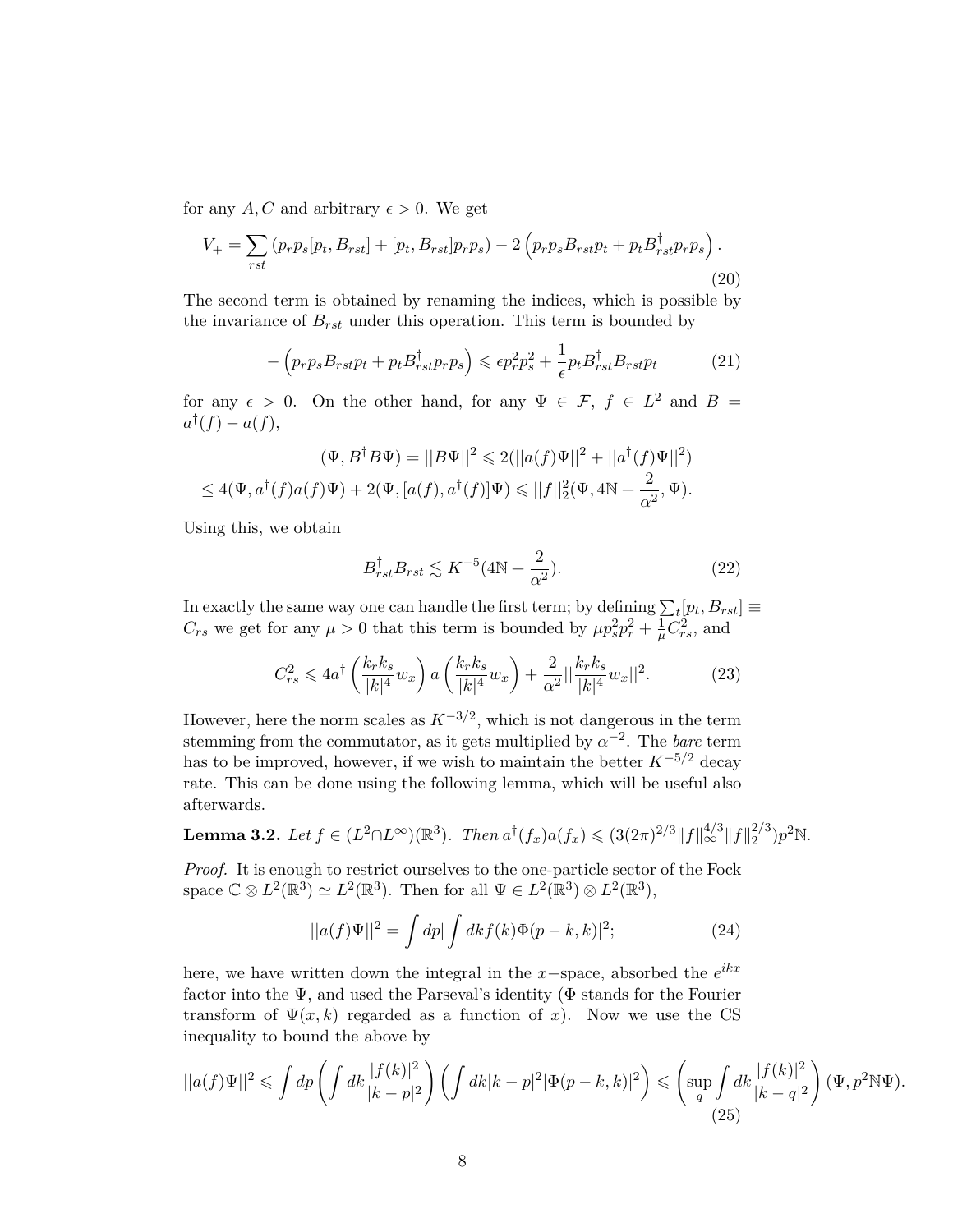The prefactor is now estimated directly:

$$
\int dk |f(k)|^2 |k-q|^{-2} = \int_{B(q,R)} dk |f(k)|^2 |k-p|^{-2} + \int_{B^c(q,R)} dk |f(k)|^2 |p-k|^{-2} \le ||f^2||_{\infty} 4\pi R + \frac{||f||_2^2}{R};
$$
\n(26)

where  $B(x, R)$  is the ball of radius R centered at  $x \in \mathbb{R}^3$ . Optimizing over *R*, we arrive at the statement of the Lemma.  $\Box$ 

Using the lemma for  $f_x = \frac{k_r k_s}{|k|^4} w_x$  we get  $a^{\dagger} \left( \frac{k_r k_s}{|k|^4} w_x \right) a \left( \frac{k_r k_s}{|k|^4} w_x \right) \lesssim$  $K^{-5}p^2\mathbb{N}$  since in this case  $||f||_{\infty} \sim K^{-3}$  and  $||f||_2 \sim K^{-3/2}$ . We have thus gained an additional power in the decay rate at the cost of the electron's kinetic energy. This conforms with the physical interpretation of the cutoff decay rate given in the introduction.

Finally, after taking  $\epsilon = 2K^{-5/2}$ ,  $\mu = 6(K^{-5/2} + 2\alpha^{-1}K^{-3/2})$ , summing over the indices, and combining the above inequalities we get

$$
V_{+} \lesssim K^{-5/2}(|p|^4 + 3p^2(\mathbb{N} + 2\alpha^{-2})) + (K^{-5/2} + \alpha^{-1}K^{-3/2})(|p|^4 + p^2\mathbb{N} + 1/2).
$$
\n(27)

Since  $p^2$  and  $\mathbb N$  commute, are positive and self-adjoint, we can treat the above operator term as an ordinary polynomial, which can be bounded by the one given in the statement of the proposition for  $\alpha$  sufficiently large.  $\Box$ 

#### **3.2 The Gross transformation**

The operator inequality given in Proposition 3.1 is not sufficient for our purpose, as in principle  $(\Psi, (p^2 + \mathbb{N})^2 \Psi)$  is infinite if  $\Psi$  is in the domain of H. Our goal will be to replace the non-interacting Hamiltonian there by  $\mathbb{H}$ . Then also (16) will be true. We will achieve this result by (15). To get there, we need

**Proposition 3.3.** Let  $\Psi$  be in the domain of  $p^2 + \mathbb{N}$ , being a dense subset *of*  $L^2(\mathbb{R}^3) \otimes \mathcal{F}$ *. Then for any*  $\epsilon > 0$  *there exist constants*  $K' > 0, C > 0$  *and a unitary transformation*  $U_{K',\alpha}$ , parametrized by  $K'$  and  $\alpha$ , such that

$$
(1+\epsilon)||(p^2+\mathbb{N})\Psi||+C||\Psi|| \geq ||U^{\dagger}_{K',\alpha}\mathbb{H}U_{K',\alpha}\Psi|| \geq (1-\epsilon)||(p^2+\mathbb{N})\Psi||-C||\Psi||,
$$
\n(28)

*assuming that α is sufficiently large.*

*Proof.* Consider some function of the phonon variables, *f*, such that  $f_x \in$  $L^2(\mathbb{R}^3)$  and  $(f_x, pf_x) = \int k|f(k)|^2 dk = 0$ . Take

$$
U = e^{\alpha^2 (a(f_x) - a^\dagger (f_x))}.
$$
\n(29)

Using the easy to prove formulae, valid for any *h* s.t.  $(h, f_x) < \infty$ ,

$$
Ua_hU^{\dagger} = a_h + (h, f_x) \quad Ua_h^{\dagger}U^{\dagger} = a_h^{\dagger} + (f_x, h), \tag{30}
$$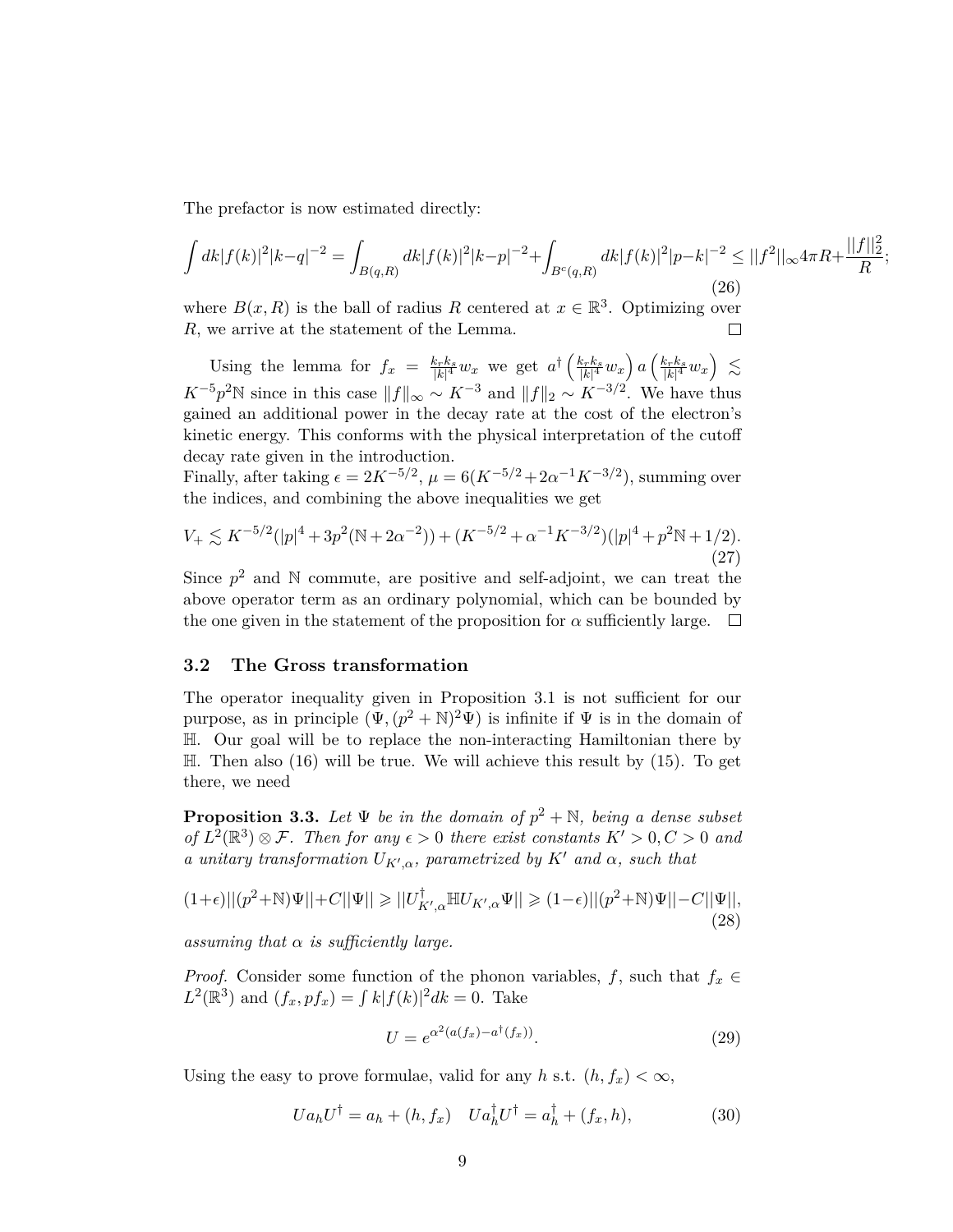as well as

$$
[p, U] = (-i\nabla_x U), \quad (-i\nabla_x a)(f_x) = -a(pf_x), \quad (-i\nabla_x a^{\dagger})(f_x) = a^{\dagger}(pf_x)
$$
\n(31)

and the formula

$$
\frac{de^{A(x)}}{dx} = \int_0^1 e^{tA(x)} A'(x) e^{(1-t)A(x)} dt
$$
\n(32)

one finds

$$
U\mathbb{H}U^{\dagger} = p^2 + \mathbb{N} + \alpha^4 (a^{\dagger}(pf_x) + a(pf_x))^2 + 2\alpha^2 pa(pf_x) + 2\alpha^2 a^{\dagger}(pf_x)p +
$$
  
+
$$
+a(\alpha^2 p^2 f_x + f_x - v_x) + a^{\dagger}(\alpha^2 p^2 f_x + f_x - v_x) + ||f_x||_2^2 - 2\text{Re}(v_x, f_x) \equiv p^2 + \mathbb{N} + \tilde{V},
$$

we see that the proposition will be true if we find  $f_x$  and  $C$  such that

$$
||\tilde{V}\Psi|| \leq \epsilon ||(p^2 + \mathbb{N})\Psi|| + C||\Psi||
$$

for all  $\Psi \in D(p^2 + \mathbb{N})$ . Take any  $K' > 0$  and consider  $f_x = \frac{\chi_{|k| > K'} e^{ikx}}{|k| (n^2 |k|^2 + 1)}$  $\frac{\chi_{|k|>K'}c}{|k|(\alpha^2|k|^2+1)}$  with

$$
\alpha^2 p^2 f_x + f_x - v_x = -\frac{\chi_{k \leqslant K'} e^{ikx}}{|k|} \equiv g_x.
$$

Writing down the relevant integrals, we readily have the following estimates:

$$
||g_x||_2^2 \lesssim K', \quad ||f_x||_2^2 \lesssim \alpha^{-4} K'^{-3} \tag{33}
$$

and

$$
(v_x, f_x) \lesssim \alpha^{-2} K'^{-1}, \quad ||pf_x||_2^2 \lesssim \alpha^{-4} K'^{-1}.
$$
 (34)

We are now able to estimate every term in  $V$ . We have, by similar computations as in Proposition 3.1

$$
||(a(g_x) + a^\dagger(g_x))\Psi|| \le ||g_x||_2 \left| \left| \sqrt{(\mathbb{N} + \alpha^{-2})} \Psi \right| \right| \lesssim \delta ||(\mathbb{N} + \alpha^{-2}) \Psi|| + \delta^{-1} K' ||\Psi|| \tag{35}
$$

for any  $\delta > 0$ . Similarly,

$$
\alpha^4 || (a^{\dagger} (pf_x) + a (pf_x))^2 \Psi || \lesssim K'^{-1} || (\mathbb{N} + \alpha^{-2}) \Psi ||. \tag{36}
$$

The cross-terms give, by  $pa_f a_f^{\dagger}$  $f_p^{\dagger} p \lesssim p^2 (\mathbb{N} + \alpha^{-2}) ||f||_2^2 \lesssim (p^2 + \mathbb{N} + \alpha^{-2})^2 ||f||_2^2,$ 

$$
\alpha^2 ||a^{\dagger}(pf_x)p\Psi|| \lesssim K'^{-1/2} ||(p^2 + \mathbb{N} + \alpha^{-2})\Psi||. \tag{37}
$$

The term  $\alpha^2 pa(p f_x)$  requires a bit more work. "Commuting the *p* through", we get that it can be bounded using the former estimate, and an estimate on  $\alpha^2 a(p^2 f_x)$ .  $p^2 f_x \notin L^2$ , however, so we split it as

$$
\alpha^2 p^2 f_x = g_x - f_x + e^{ikx} \left( \frac{1}{|k|} - \frac{1}{\sqrt{K'^2 + |k|^2}} \right) + \frac{e^{ikx}}{\sqrt{K'^2 + |k|^2}}.
$$
 (38)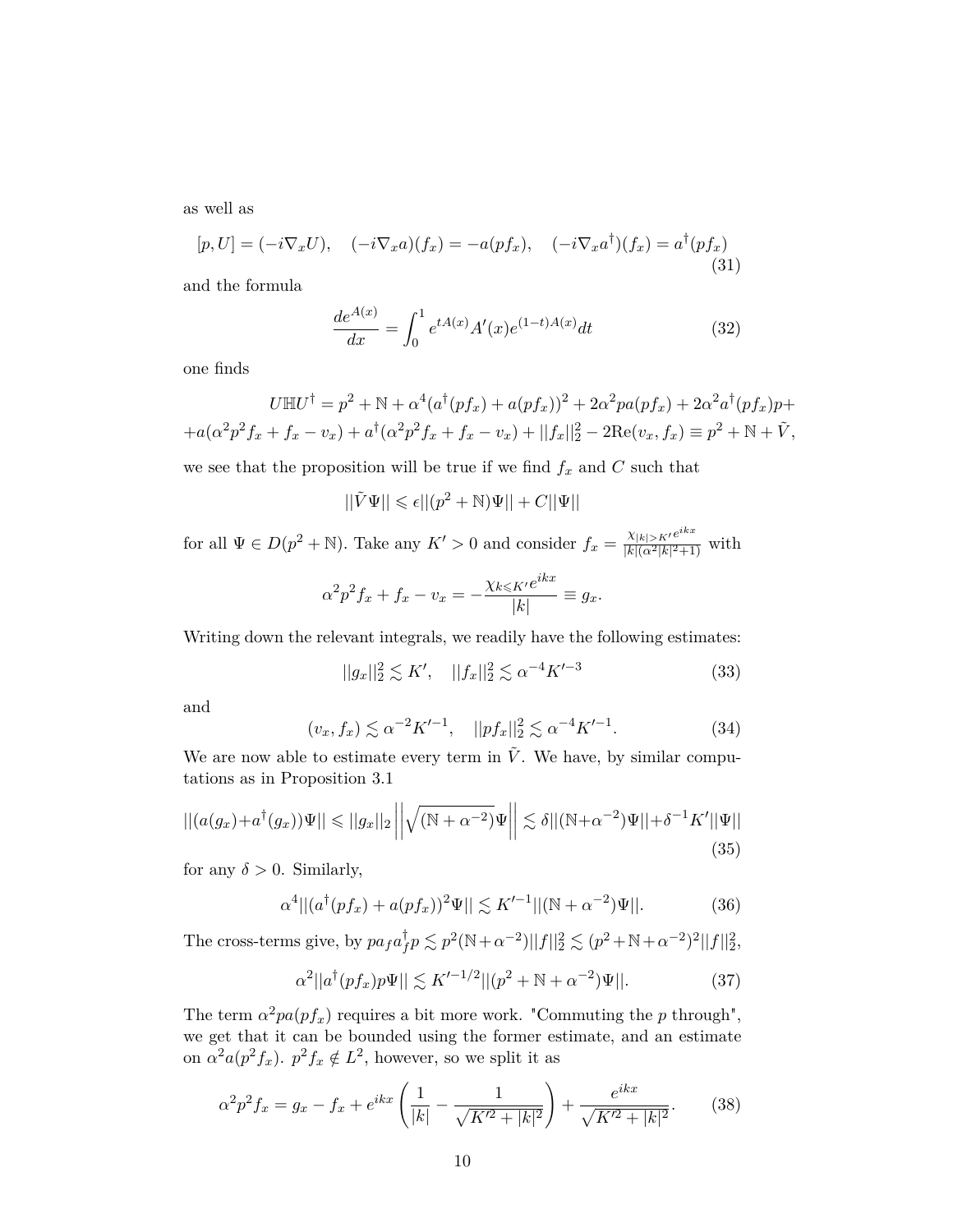Then we estimate term by term. The  $g_x$  and  $f_x$  estimates are exactly as above, the operator estimates included. Clearly,  $j_x := |k|^{-1} - (K^2 +$  $|k|^2$ <sup> $-1/2$ </sup>  $\leqslant K'|k|^{-1}(K^2+|k|^2)^{-1/2}$  with the square of the  $L^2$  norm of the latter bounded by  $\sim K'$ . We are left with an estimate of the last term. We can use the Cauchy-Schwarz inequality in the same way as in Lemma 3.1 and estimate

$$
||a((K'^{2}+|k|^{2})^{-1/2}e^{ikx})\Psi|| \leq \sqrt{\left(\sup_{p}\int dk \frac{1}{(K'^{2}+|k|^{2})|k-p|^{2}}\right)(\Psi,\mathbb{N}p^{2}\Psi)}.
$$
\n(39)

The integral can be shown to be bounded by  $\sim \int dk (K^2 + |k|^2)^{-1} |k|^{-2} \sim$  $K'^{-1}$ . Indeed, we split it into an integral over the set  $A_p := \{k : |k - p|$  $p \mid 2 \geq |k|^2$  and its complement. On  $A_p$ , the bound holds clearly; on the complement, we bound it by  $\int dk (K^2 + |k - p|^2)^{-1} |k - p|^{-2}$  and translate the coordinate system. Consequently,

$$
||a((K^{\prime 2}+|k|^2)^{-1/2}e^{ikx})\Psi|| \lesssim K^{\prime -1/2}||(p^2+\mathbb{N})\Psi||. \tag{40}
$$

The remaining estimates are

$$
||a(g_x)\Psi|| \lesssim K'^{1/2}||\mathbb{N}^{1/2}\Psi|| \leq \delta||\mathbb{N}\Psi|| + \delta^{-1}K'||\Psi||,
$$
 (41)

$$
||a(f_x)\Psi|| \lesssim \alpha^{-2} K'^{-3/2} ||\sqrt{N} \Psi|| \le \delta ||N\Psi|| + \delta^{-1} \alpha^{-4} K'^{-3} ||\Psi|| \qquad (42)
$$

and

$$
||a(j_x)\Psi|| \lesssim \delta||\mathbb{N}\Psi|| + \delta^{-1}K'||\Psi|| \tag{43}
$$

so that remaining part of  $a(p^2 f_x)$  is bounded by  $\delta ||N \Psi|| + \delta^{-1} K'(1 + \frac{1}{K'^4 \alpha^2}) ||\Psi||$ . Putting it all together we see that the  $p^2 + \mathbb{N}$  terms are multiplied by *δ*, *K*<sup> $1-1/2$ </sup>, *K*<sup> $1-1$ </sup>, and the bare Ψ terms -by *δ*<sup>-1</sup>*K*<sup> $1$ </sup>(2 + *K*<sup> $1-4$ </sup>α<sup>-2</sup>). It therefore suffices, assuming  $\alpha \gg 1$ , to take  $\delta \sim \epsilon$  and  $K' \sim \epsilon^{-2}$ , and hence also  $C \sim \epsilon^{-1}.$ 

Equipped with the last statement, which establishes a link between the domains of the interacting and non-interacting Hamiltonians, we now use the obvious fact that  $A \leq 0 \implies BAB^{\dagger} \leq 0$  for any *B*. Then from Proposition 3.1. we have

$$
-UV_{+}U^{\dagger} \gtrsim -U(p^{2} + \mathbb{N})^{2}U^{\dagger} \left( K^{-5/2} + \alpha^{-1} K^{-3/2} \right). \tag{44}
$$

For the choice of  $f_x$  as in Proposition 3.3, we have  $U^{\dagger}V_+U = V_+ + (w_x, f_x)$ as the inner product is finite. Now, it is easy to see that  $(w_x, f_x) \lesssim \alpha^{-2} K^{-1}$ for the chosen  $K'$  and any  $K > 0$ . Combining this with Proposition 3.3 by